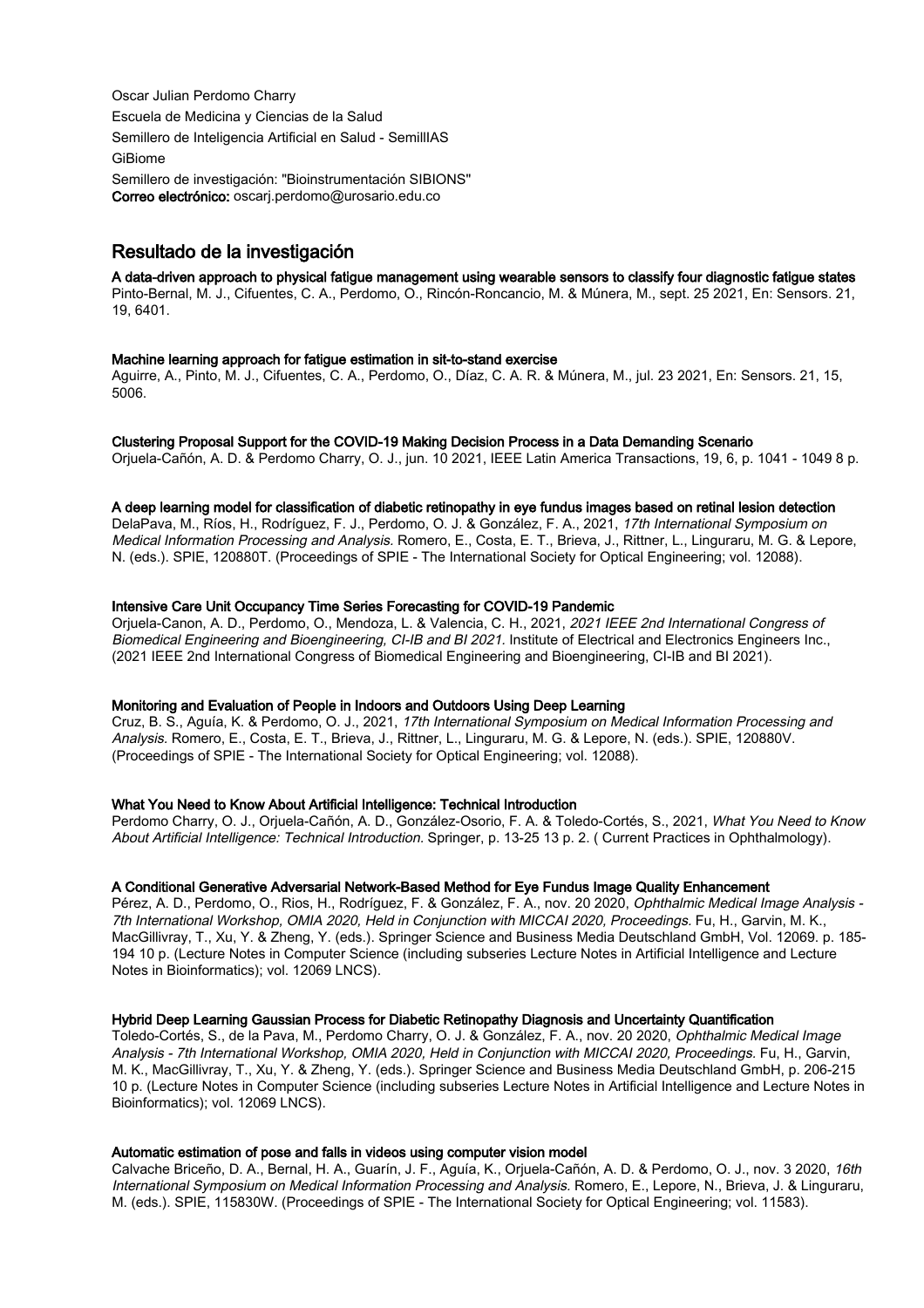## Comparison of machine learning models for the prediction of cancer cells using MHC class I complexes

Author, M. N., Author, Á. D. O. C. & Charry, O. J. P., nov. 3 2020, 16th International Symposium on Medical Information Processing and Analysis. Romero, E., Lepore, N., Brieva, J. & Linguraru, M. (eds.). SPIE, 115830M. (Proceedings of SPIE - The International Society for Optical Engineering; vol. 11583).

## Segmentation of retinal fluids and hyperreflective foci using deep learning approach in optical coherence tomography scans

Sanchez, Y. D., Quijano, B., Padilla, F. D., Perdomo, O. & González, F. A., nov. 3 2020, 16th International Symposium on Medical Information Processing and Analysis. Romero, E., Lepore, N., Brieva, J. & Linguraru, M. (eds.). SPIE, 115830H. (Proceedings of SPIE - The International Society for Optical Engineering; vol. 11583).

## SOPHIA: Sistema para adquisición, transmisión, y análisis inteligente de imágenes oftálmicas

Perdomo-Charry, O. J., Pérez, A. D., de-la-Pava-Rodríguez, M., Ríos-Calixto, H. A., Arias-Vanegas, V. A., Lara-Ramírez, J. S., Toledo-Cortés, S., Camargo-Mendoza, J. E., Rodríguez-Alvira, F. J. & González-Osorio, F. A., sept. 29 2020, En: Revista Facultad de Ingeniería. 29, 54

## Convolutional neural network proposal for wrist position classification from electromyography signals

Oriuela-Canon, A. D., Perdomo-Charry, O. J., Valencia-Nino, C. H. & Forero, L., ago. 7 2020, 2020 IEEE Colombian Conference on Applications of Computational Intelligence, ColCACI 2020 - Proceedings. Orjuela-Canon, A. D. (ed.). Institute of Electrical and Electronics Engineers Inc., 9247924. (2020 IEEE Colombian Conference on Applications of Computational Intelligence, ColCACI 2020 - Proceedings).

#### A lightweight deep learning model for mobile eye fundus image quality assessment

Pérez, A. D., Perdomo Charry, O. J. & González, F. A., ene. 3 2020, 15th International Symposium on Medical Information Processing and Analysis. Romero, E., Lepore, N. & Brieva, J. (eds.). SPIE, 113300K. (Proceedings of SPIE - The International Society for Optical Engineering; vol. 11330).

## Monitoring of Critical Variables in the Imaging Service from the Internet of Things (IoT)

Cadena, O. P., Preciado, C. G., Cruz, A. N., Hernández, N. P. C., Beltran, A., Sarmiento-Rojas, J., Quiroga-Torres, D. A., Perdomo Charry, O. J. & Aya-Parra, P. A., ene. 1 2020, 8th Latin American Conference on Biomedical Engineering and 42nd National Conference on Biomedical Engineering - Proceedings of CLAIB-CNIB 2019. González Díaz, C. A., Chapa González, C., Laciar Leber, E., Vélez, H. A., Puente, N. P., Flores, D-L., Andrade, A. O., Galván, H. A., Martínez, F., García, R., Trujillo, C. J. & Mejía, A. R. (eds.). Springer, p. 1326-1332 7 p. (IFMBE Proceedings; vol. 75).

## Una revisión sistemática de métodos de aprendizaje profundo aplicados a imágenes oculares

Perdomo Charry, O. J., nov. 8 2019, En: Ciencia e Ingeniería Neogranadina.

## Sistema basado en internet de las cosas (IoT) para la monitorización en tiempo real de variables de temperatura y humedad en un equipo de refrigeración de área de farmacia de un hospital de cuarto nivel

Quiroga Torres, D. A., Baquero Soto, A. B., Ballesteros Coral, D. S., Aya Parra, P. A., Bernal Muñoz, H. A., Sarmiento Rojas, J. S., Córdoba-Hernández, N. P., Beltran, A., Cruz, A. N. & Perdomo Charry, O. J., sept. 10 2019, Retos en la formación de ingenieros en la era digital. p. 1-9 9 p.

#### Classification of diabetes-related retinal diseases using a deep learning approach in optical coherence tomography

Perdomo, O., Rios, H., Rodríguez, F. J., Otálora, S., Meriaudeau, F., Müller, H. & González, F. A., sept. 2019, En: Computer Methods and Programs in Biomedicine. 178, p. 181-189 9 p.

## Automated Diabetic Macular Edema (DME) analysis using fine tuning with inception-resnet-v2 on oct images

Kamble, R. M., Kokare, M., Chan, G. C. Y., Perdomo, O., González, F. A., Müller, H. & Mériaudeau, F., ene. 24 2019, 2018 IEEE EMBS Conference on Biomedical Engineering and Sciences, IECBES 2018 - Proceedings. Institute of Electrical and Electronics Engineers Inc., p. 442-446 5 p. 8626616. (2018 IEEE EMBS Conference on Biomedical Engineering and Sciences, IECBES 2018 - Proceedings).

#### A method to detect potentially malignant skin lesions through image segmentation

Wilches, C. A., Perdomo, Ó. J. & Perdomo, C. A., 2019, En: IFMBE Proceedings. 68, 1, p. 289-293 5 p.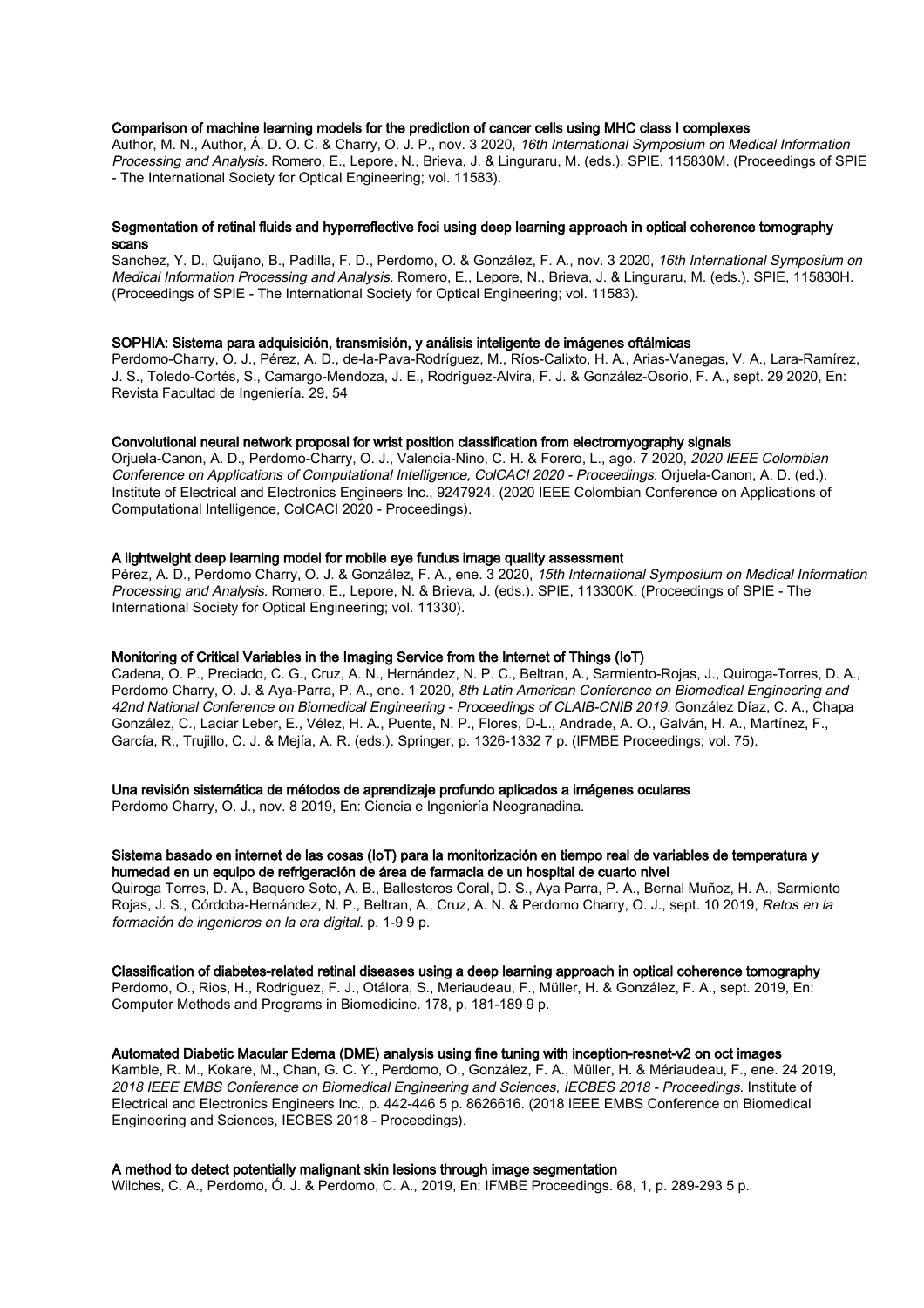## Automated Diabetic Macular Edema (DME) Analysis Using Fine Tuning with Inception-Resnet-v2 on OCT Images

Kamble, R. M., Chan, G. C. Y., Perdomo, O., Gonzralez, F. A., Kokare, M., Muller, H. & Mreriaudeau, F., jul. 1 2018, En: Conference proceedings : ... Annual International Conference of the IEEE Engineering in Medicine and Biology Society. IEEE Engineering in Medicine and Biology Society. Annual Conference. 2018, p. 2715-2718 4 p.

#### Determining the scale of image patches using a deep learning approach

Otalora, S., Perdomo, O., Atzori, M., Andersson, M., Jacobsson, L., Hedlund, M. & Muller, H., may. 23 2018, 2018 IEEE 15th International Symposium on Biomedical Imaging, ISBI 2018. IEEE Computer Society, p. 843-846 4 p. (Proceedings - International Symposium on Biomedical Imaging; vol. 2018-April).

## 3D deep convolutional neural network for predicting neurosensory retinal thickness map from spectral domain optical coherence tomography volumes

Perdomo, O. J., Rios, H. A., Rodríguez, F. J. & González, F. A., 2018, 14th International Symposium on Medical Information Processing and Analysis. Lepore, N., Romero, E. & Brieva, J. (eds.). SPIE, 109750I. (Proceedings of SPIE - The International Society for Optical Engineering; vol. 10975).

## Detección de la posición corporal en el sueño a partir de la medición de la temperatura

Perdomo Charry, O. J. & Rodríguez Cediel, A. C., 2018.

## Glaucoma Diagnosis from Eye Fundus Images Based on Deep Morphometric Feature Estimation

Perdomo, O., Andrearczyk, V., Meriaudeau, F., Müller, H. & González, F. A., 2018, Computational Pathology and Ophthalmic Medical Image Analysis - First International Workshop, COMPAY 2018, and 5th International Workshop, OMIA 2018, Held in Conjunction with MICCAI 2018, Proceedings. Taylor, Z., Bogunovic, H., Snead, D., Garvin, M. K., Chen, X. J., Ciompi, F., Xu, Y., Maier-Hein, L., Veta, M., Trucco, E., Stoyanov, D., Rajpoot, N., van der Laak, J., Martel, A. & McKenna, S. (eds.). Springer, p. 319-327 9 p. (Lecture Notes in Computer Science (including subseries Lecture Notes in Artificial Intelligence and Lecture Notes in Bioinformatics); vol. 11039 LNCS).

#### Pilot study: Biomechanical assessment of the plantar pressure distribution in healthy subjects using the pressure platform EcoWalk

Zequera, M., Perdomo, O., Wilches, C. & Vizcaya, P., dic. 2013, En: International Journal of Engineering and Technology. 13, 6, p. 97-101 5 p.

## Modeling and simulation of ventricular repolarization or T-wave of ECG of subjects with type 1 diabetes during adrenaline infusions

Perdomo Charry, O. J., oct. 8 2013, Health Care Exchanges (PAHCE), 2013 Pan American.

## Modelado y simulación de la repolarización ventricular u onda T del ECG de individuos con diabetes tipo 1 durante infusión de adrenalina

Perdomo, O. J., Perdomo, C. A. & Marques, J. L., 2013, 2013 Pan American Health Care Exchanges, PAHCE 2013 -Conference, Workshops, and Exhibits. Cooperation / Linkages: An Independent Forum for Patient Care and Technology Support. 6568237. (Pan American Health Care Exchanges, PAHCE).

#### Pilot study: Assessing repeatability of the EcoWalk platform resistive pressure sensors to measure plantar pressure during barefoot standing

Zequera, M., Perdomo, O., Wilches, C. & Vizcaya, P., 2013, En: Journal of Physics: Conference Series. 450, 1, 012029.

#### Modelagem matemática e avaliação de novos par̂ametros para estudo do efeito de fármacos na repolarização ventricular em indiv́ıduos com diabetes

Perdomo Charry, O. J., 2012, En: Universidade Federal de Santa Catarina.

#### Morphological analysis of T-wave in vectorcardiographic leads system by a bi-Gaussian approach in patients under effect of salbutamol

Perdomo, O. J., Robinson, E. J., Suzuki, D. O. H., Heller, S. R. & Marques, J. L. B., 2012, 2012 Annual International Conference of the IEEE Engineering in Medicine and Biology Society, EMBC 2012. p. 5494-5497 4 p. 6347238. (Proceedings of the Annual International Conference of the IEEE Engineering in Medicine and Biology Society, EMBS).